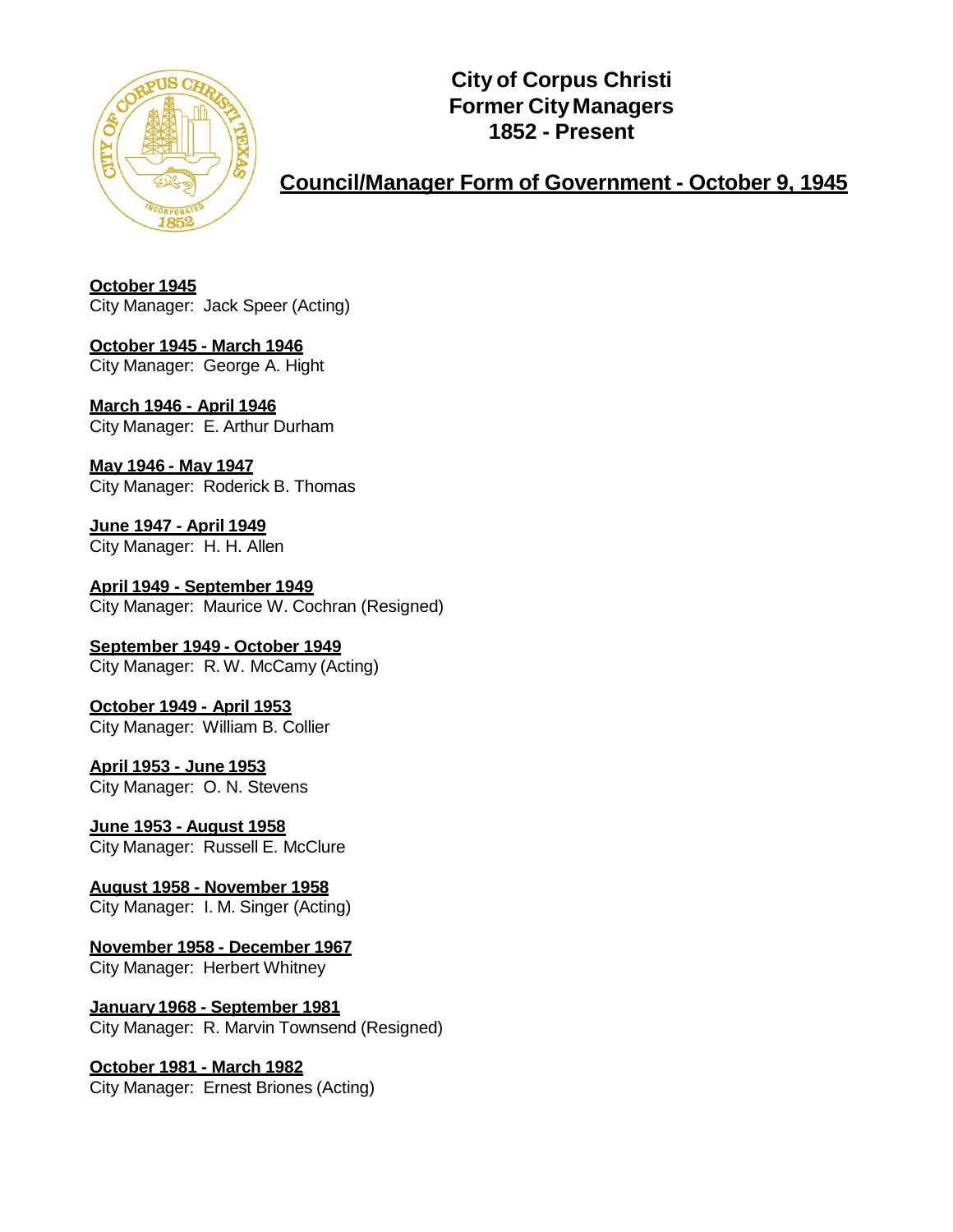

City of Corpus Christi Former City Managers Page 2

**March 1982 - December 1985** City Manager: Edward Martin (Resigned)

**January 1986 - June 1986** City Manager: Ernest Briones (Acting)

**June 1986 - March 1988** City Manager: Craig McDowell (Terminated)

**March 1988 - June 1996** City Manager: Juan Garza

**June 1996 - October 1996** City Manager: Bill Hennings (Acting)

**October 1996 - July 1998** City Manager: Bill Hennings

**August 1998 - February 7, 2003** City Manager: David Garcia

**Februray 7, 2003 - April 15, 2003** City Manager: George "Skip" Noe (Acting)

**April 15, 2003 - September 2008** City Manager: George "Skip" Noe

**September 2008 - November 2008** City Manager: Ángel R. Escobar (Acting)

**November 2008 - March 5, 2011** City Manager: Ángel R. Escobar

**March 2011 - May 2011** City Manager: Margie C. Rose (Interim)

**May 2011 – June 2016** City Manager: Ron Olson (Resigned)

**June 2016 – July 2016** City Manager: Margie C. Rose (Interim)

**July 2016 – May 2018** City Manager: Margie C. Rose (Resigned)

**May 2018 – May 2019** City Manager: Keith Selman (Interim)